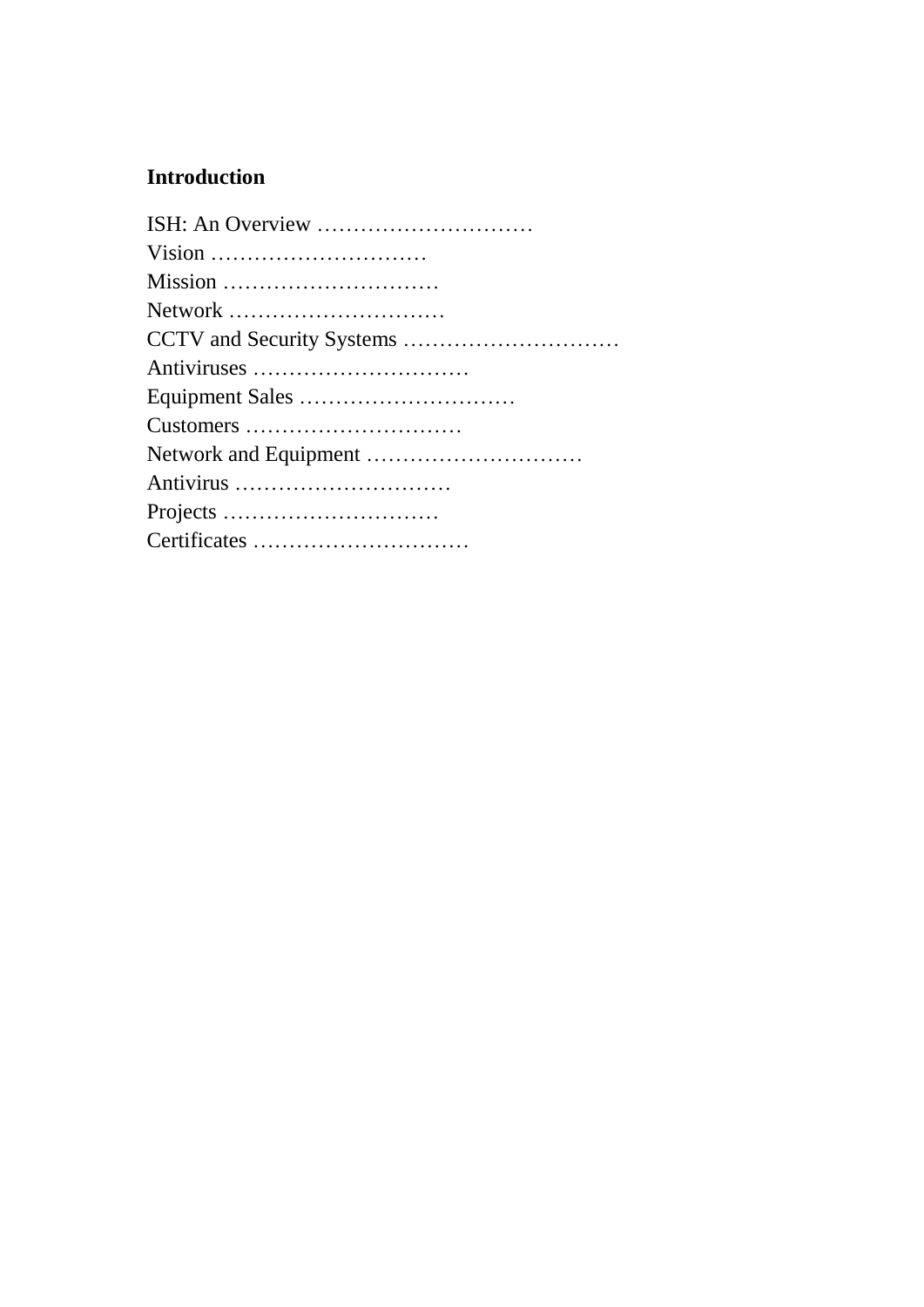### **ISH: An Overview**

Imen Shabake Hooshmand' (ISH) was established in  $\mathsf{r} \cdot \mathsf{A}$  and started its activities as a professional company in the field of information technology focusing on the network, CCTV and security systems, antivirus and smart systems (BMS). During its activity, ISH has benefitted from a well-trained management and expert panel to implement several projects in both public and private sectors of Iranian industries. ISH believes that it has to play the role of a trustful advisor for the customers prior to any operational services so that the customer can rely on the knowledge and experience of ISH experts because ISH can facilitates the decision-making for the managers and the owners of different industries. This is why ISH always emphasize on the customer-orientation, after-sale services, and economic prices as the key goals for meeting the customer satisfaction.

 $\overline{\phantom{a}}$ 

<sup>1</sup> Persian term equivalent to : Intelligent Secure Network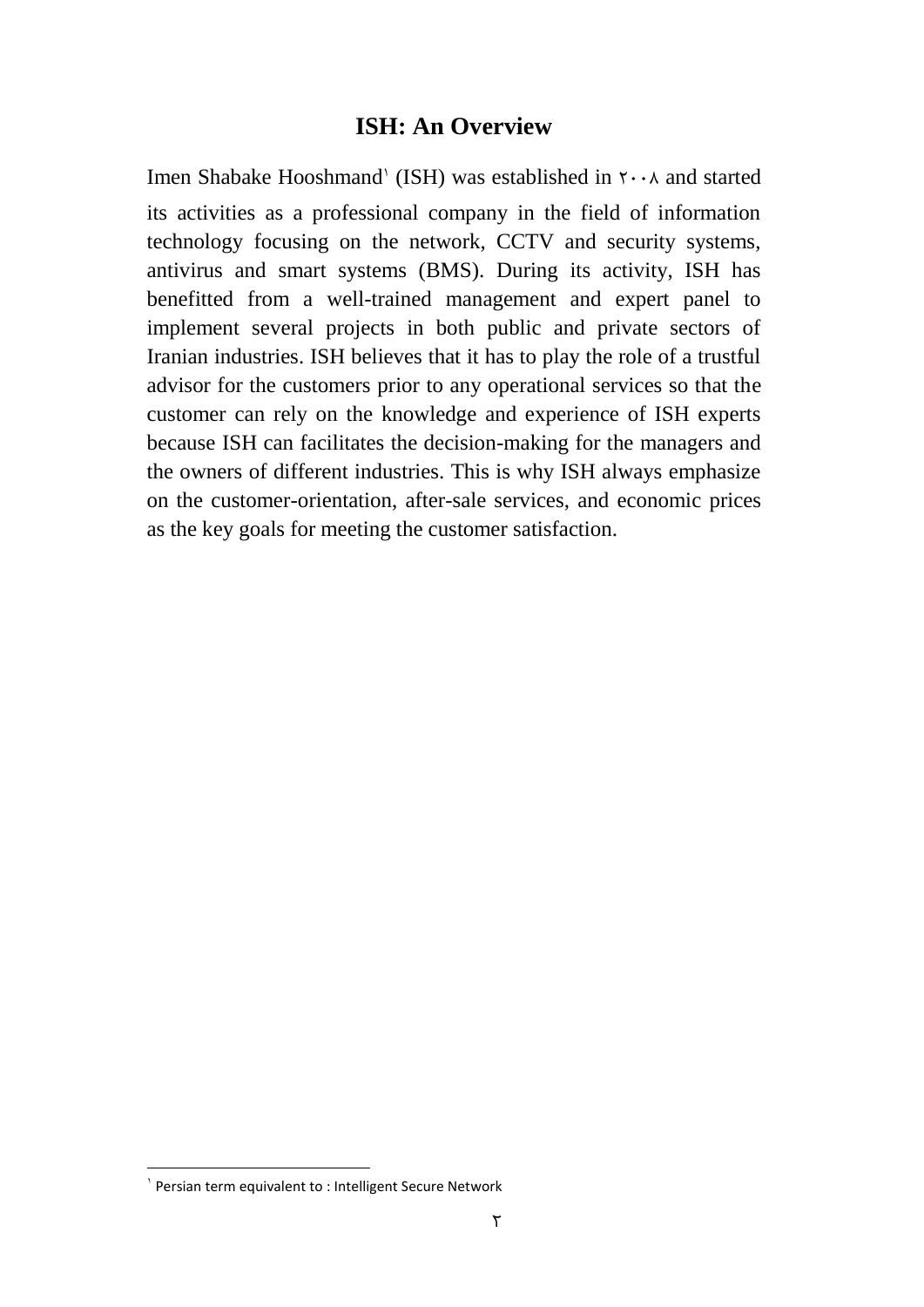### **Vision & Mission**

#### **Vision**

ISH has defined its profession vision as the access to the most updated knowledge and technologies of the world in the fields of the network, CCTV and security systems and to attain the best application of such knowledge in its projects at the national level. Moreover, ISH attempts to be one of the ten top companies in coming five year through implementing the IT projects in the fields of network, CCTV and security systems.

### **Mission**

Relying on the knowledge and experience of its managers and experts, ISH tries to develop its technical and operational abilities in order to provide the best services for the customers in form of consulting, implementing and supervising the IT projects in general and network, CCTV and security systems in particular. ISH considers the following factors as parts of its main mission: customer-orientation, customer satisfaction, close partnership with the domestic partners in terms of quality promotion, and creating a dynamic and intimate work space.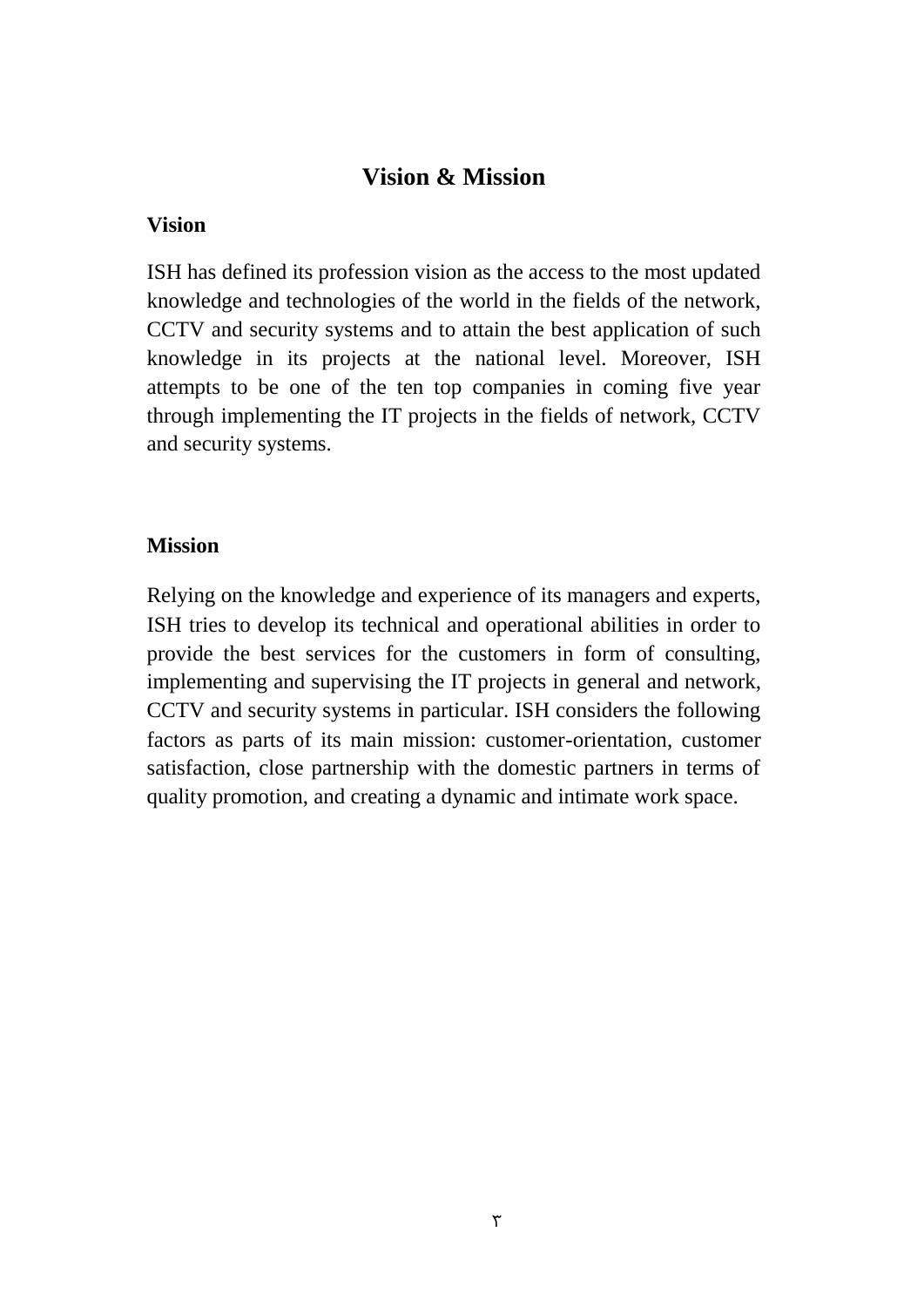# **Fields of activity**

### **Network**

Nowadays, communications and information technology play a vital role in the development of organizations, companies and industries. This leads in turn to the development of the country at the national level. Interestingly, the contribution of the communication in the GDP of some countries is higher than  $\cdot \cdot \cdot$ .

Benefiting from its efficient management along with its experienced experts in the field of network, ISH has managed to run several private and public projects during its seven years of activity. ISH believes that it has to play the role of a trustful advisor for the customers prior to any operational services. Hence ISH is ready to offer the following services as a consultant, executor or supervisor to any organization and company:

- Implementing wireless network projects for transferring the data/ video/ voice in forms of point to multipoint, point to point, internet hotspot, and Wi-Fi.
- Implementing security systems including UTM, antivirus and firewall.
- Implementing security plans for separating the internet networks from the local networks as a secure and modern solution without needing any separate dedicated networks or equipment.
- Implementing the auditing standards of ISMS.
- Implementing the inhibitory and non-inhibitory telecommunication towers.
- Implementing the voice  $&$  IP technology in different network and telecommunication settings.
- Passive and active projects.
- Offering the virtualization solutions.
- Providing, servicing, maintaining and supporting the equipment of network structures and all administrative devices.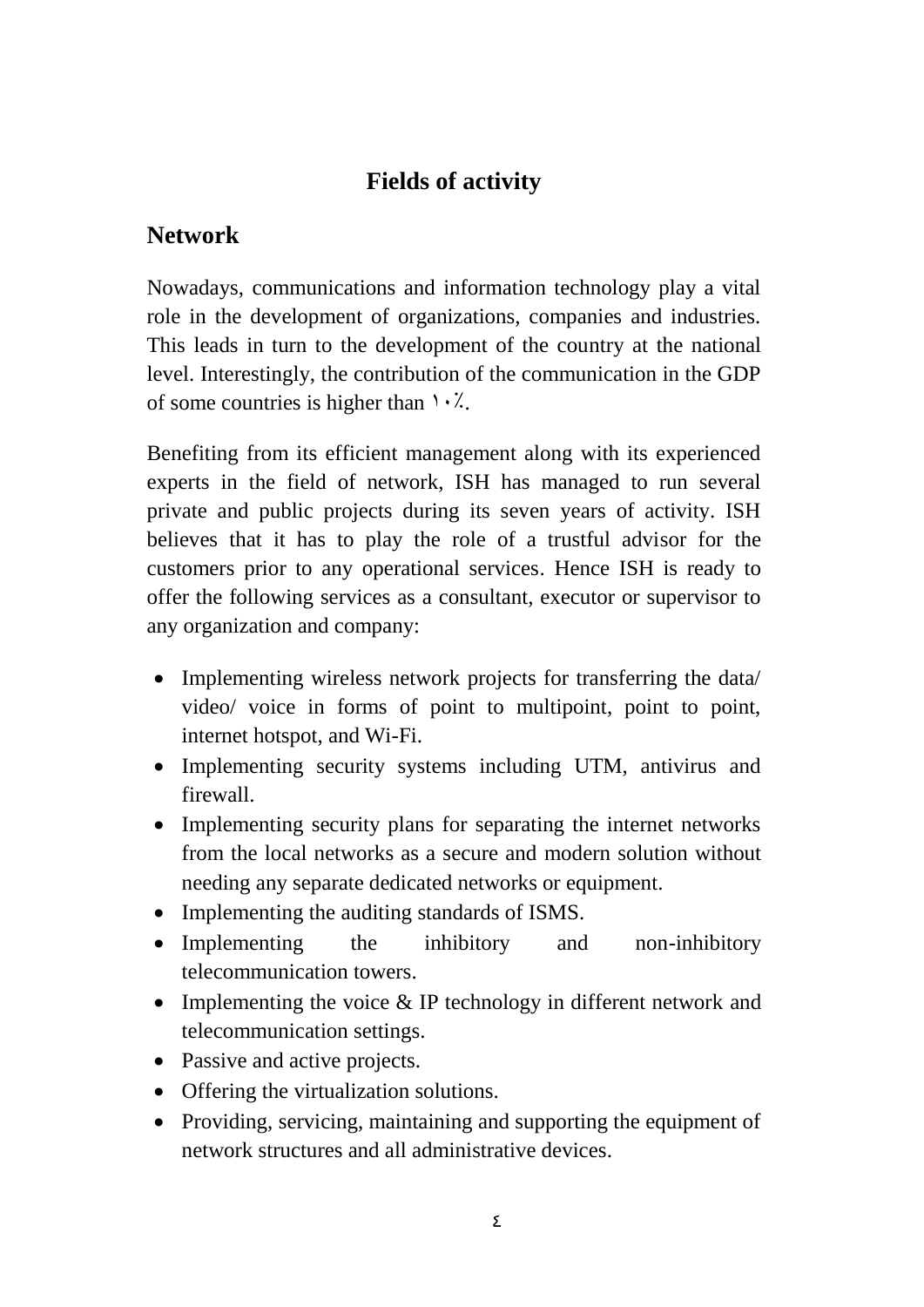# **CCTV and security systems**

One of the most important tools for protecting and surveilling the critical, crowded and dangerous places is the use of CCTV systems. CCTV systems are generally applied based on three main uses:

- Protection and security
- Surveillance and control (management)
- Researches and training

A key point in applying the modern tools and technologies is to employ the professional experts in designing and running such systems.

Having more than  $\lambda$  years of experience in the field and benefitting from its experienced experts and managers, ISH has managed to implement several projects at the national level for both the private and public sections. ISH believes that it has to play the role of a trustful advisor for the customers prior to any operational services so that the customer can rely on the knowledge and experience of ISH experts because ISH can facilitates the decision-making for the managers and the owners of different industries. This is why ISH always emphasize on the customer-orientation, after-sale services, and economic prices as the key goals for meeting the customer satisfaction:

- Consulting, designing and implementing CCTV and security systems (ANALOG-AHD-IP)
- Equipment supply relating to security video systems
- Supporting the projects of CCTV and security systems
- Orders for the special purchases of CCTVs in large volumes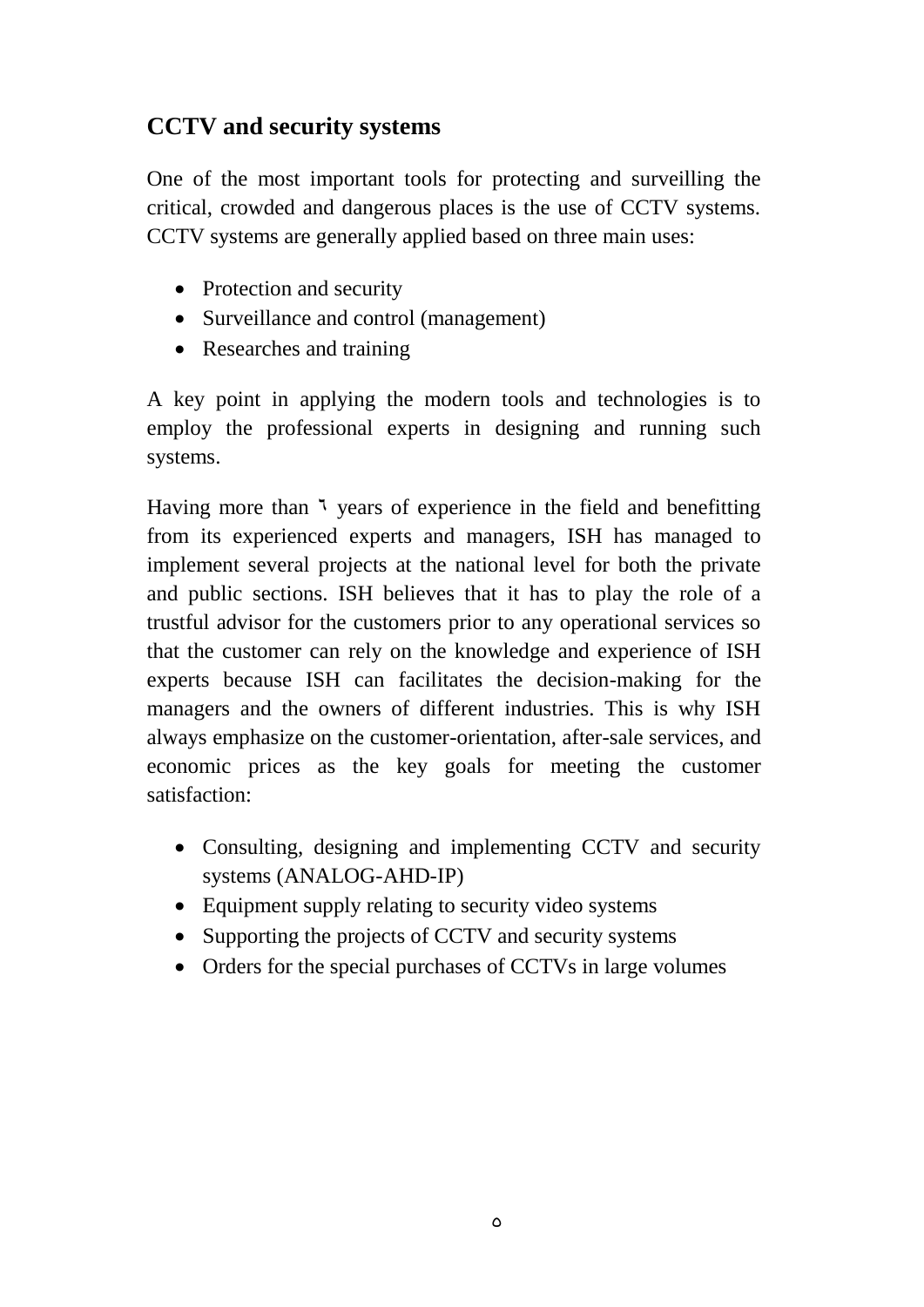# **Antiviruses**

Considering the ever-changing advancements of the computer science and internet knowledge, the number of antiviruses is amazingly increasing. But is any antivirus able to identify the new viruses? The antiviruses usually are classified and graded based on the higher and newer number of viruses they can detect.

According to the conducted surveys and researches on the characteristics of a considerable number of available antiviruses in Iranian market in terms of their technical specifications, capabilities and support, ISH started its cooperation with KASPERSKY and AVIRA products by gaining their sale representativeness in  $\gamma$ . Currently, based on its technical capacity and knowledge, ISH has managed to provide one of the mentioned antiviruses for many private and public companies. Accordingly, ISH is ready to present its services to any private and public company with regard to their needs and the characteristics of each of the two mentioned antiviruses.

# KASPERSKYS **ZAVIRA**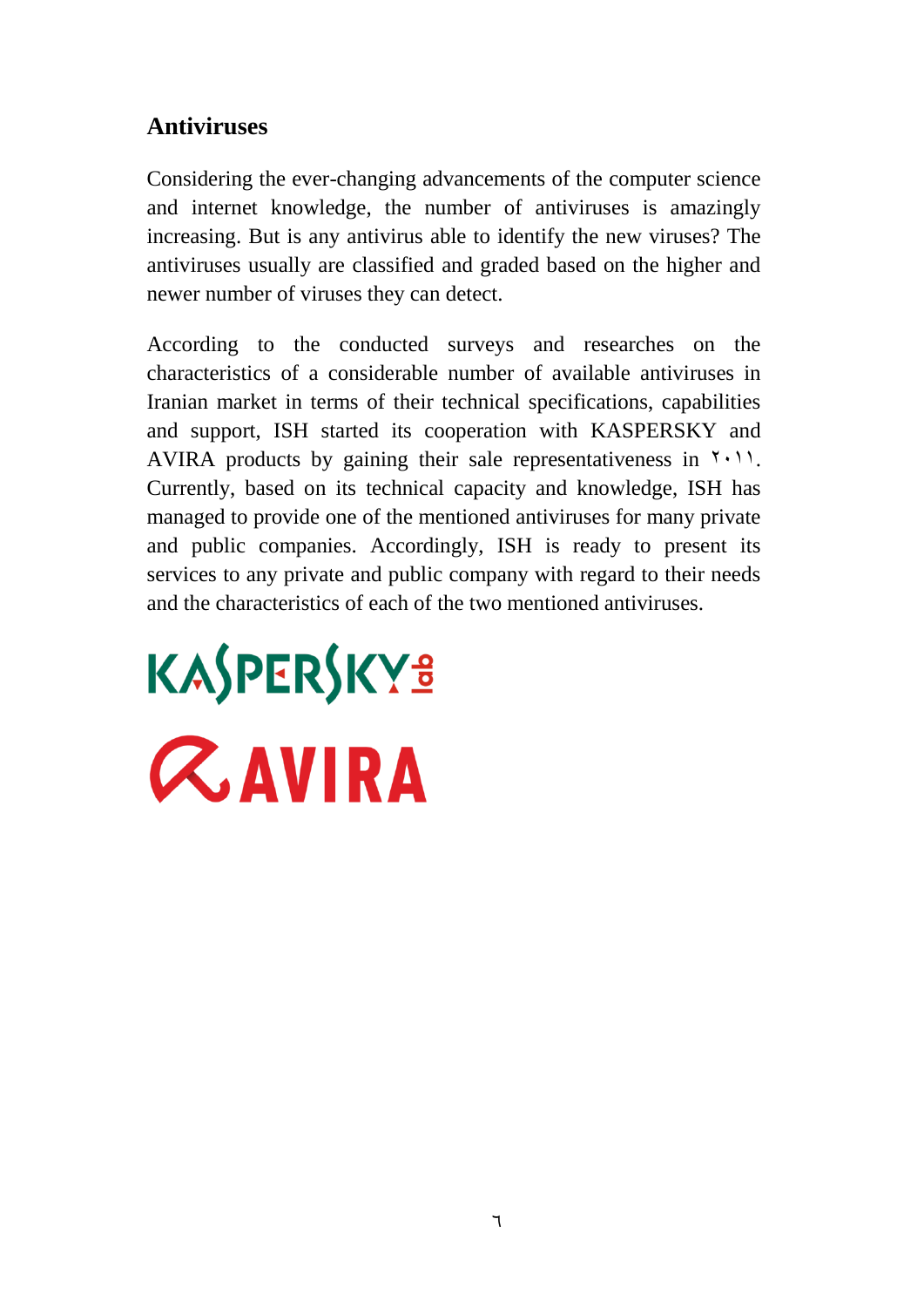# **Equipment sales**

Another ISH's field of activity is to gain the representativeness of the valid companies for selling their equipment of network, radio communication, industrial networks, and CCTV and security systems. In this regard, ISH is not only the main provider of many governmental organizations but it has managed to supply the needs of many public and private organizations. The following manufacturers are some of the partners of ISH whose products are sold by ISH in Iran:



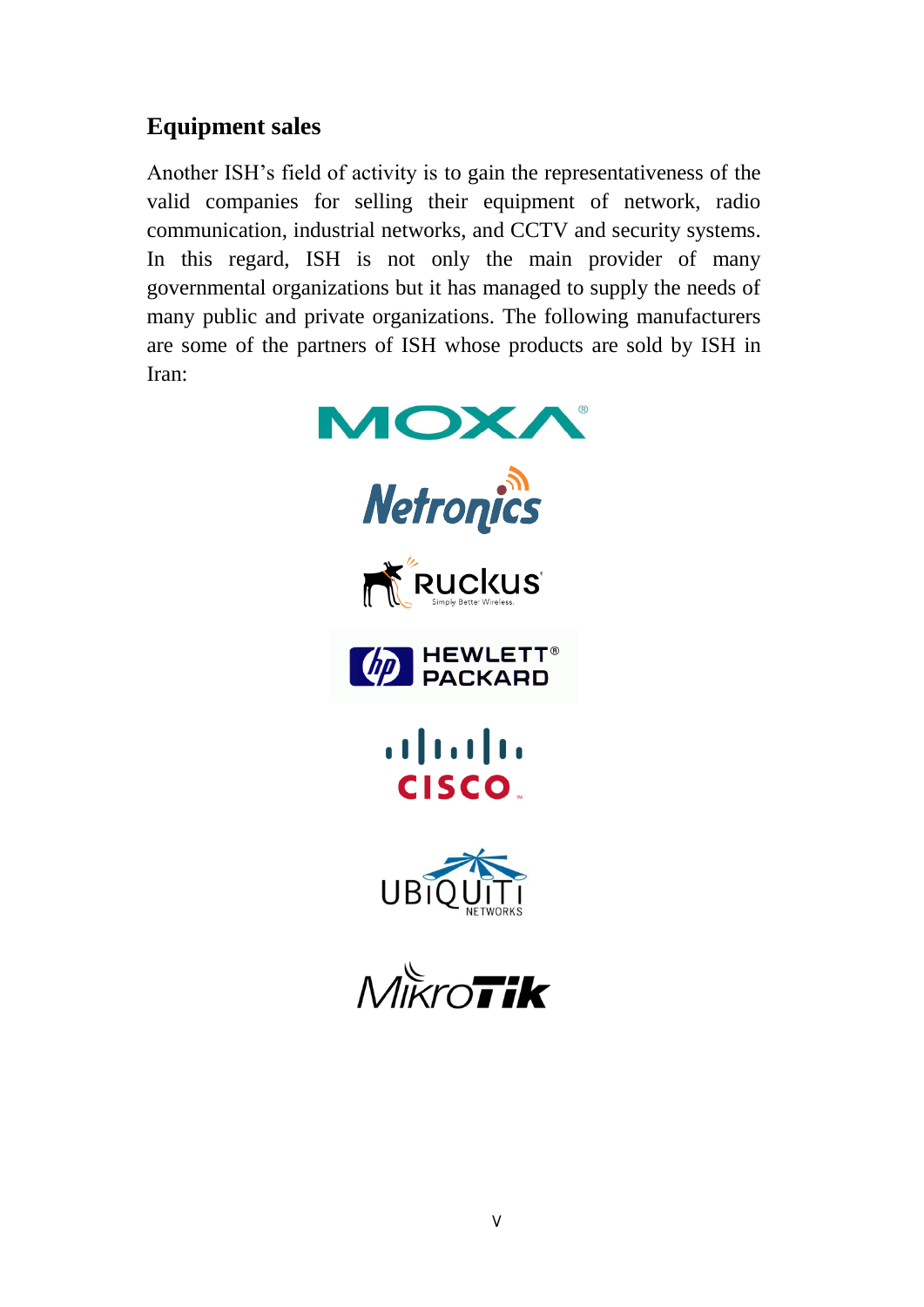# **Customers**

### **Network and equipment**

- Iranian Ministry of Industry, Mine and Trade of Tehran Province
- Industry, Mine and Trade Organization of Tehran Province
- Sarkhoon Qeshm Gas Refinery
- Iranol Oil Company
- Righ Tel Co.
- Kish Global Pro-tech Co. (Samand International)
- Iranian Gas Transmission Company
- Tehran Urban and Suburban Railway Operation Co.
- Tejrat Consulting Engineers Co (Bank Tejarat)
- Tehran Welfare Organization
- Rey Welfare Organization
- Iranian Trade and Development Organization
- Iranian Food and Drug Organization
- Mehrdaroo Pharmaceutical Company
- Registration Office of the West Azerbaijan Province
- Iranian Aircraft Industrial Company
- Iran Aerospace Research Institute
- Islamic Azad University, West Tehran Branch
- Tehran Ministry of Justice
- Azadi Executive Airport
- Khorasan Housing Foundation of the Islamic Republic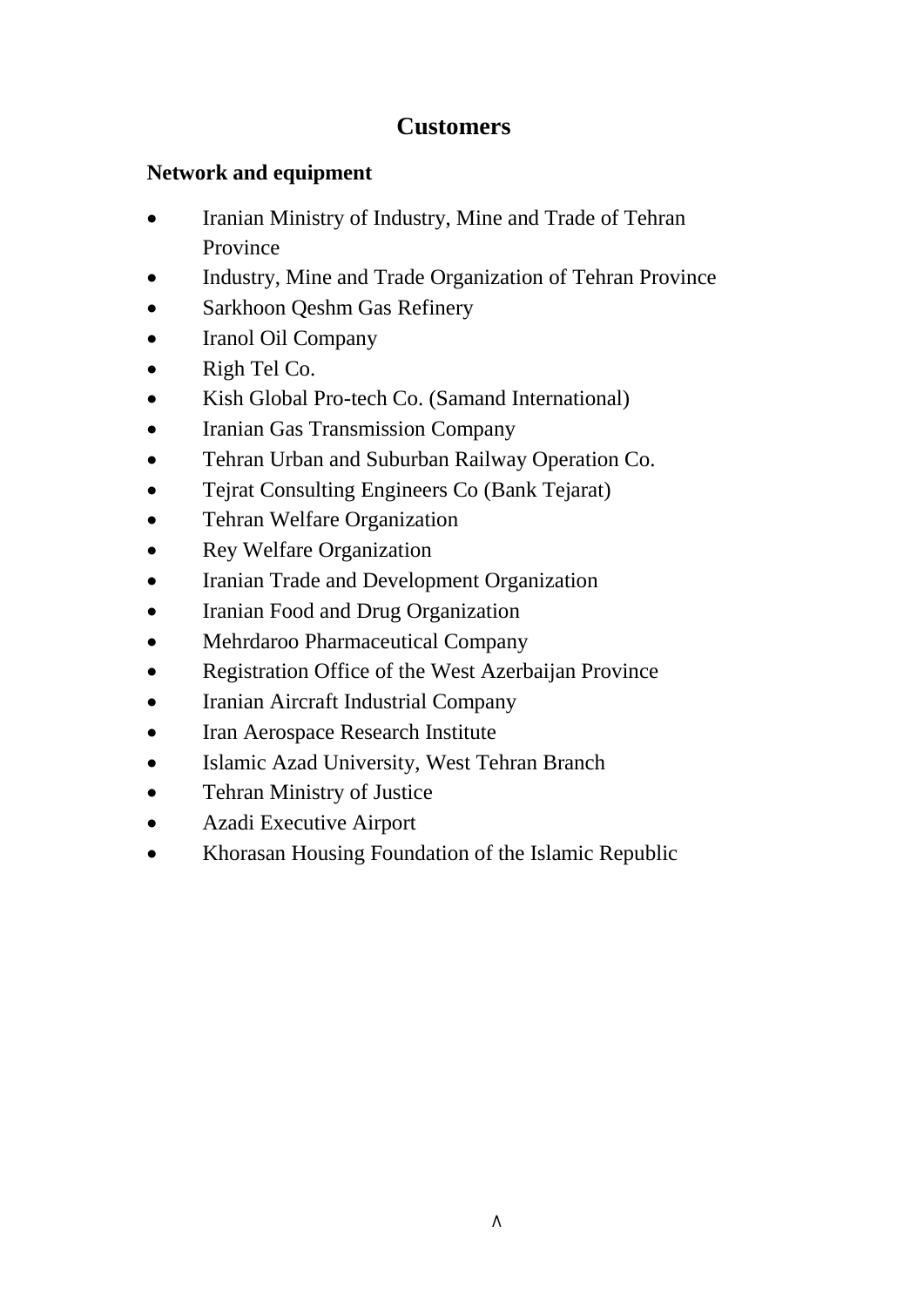### **CCTV and Security Systems:**

- Iranian Aircraft Industrial Company
- Azadi Executive Airport
- Qeshm International Airport
- Hasheminejad International Airport of Mashhad
- Building, Maintaining and Operating Company of Mashhad North Ring Road
- Islamic Azad University, Pharmaceutical Sciences Branch
- Islamic Azad University, West Tehran Branch
- Jam-e Jam Imaging Center of Shahriar
- Chitgar House-builders Institute
- Tax Integration Office
- Iran Public Transportation Organization
- Nahavand Cement Factory
- Sari Airport
- Mehrdaroo Pharmaceutical Co.
- Rayan Mehr Co.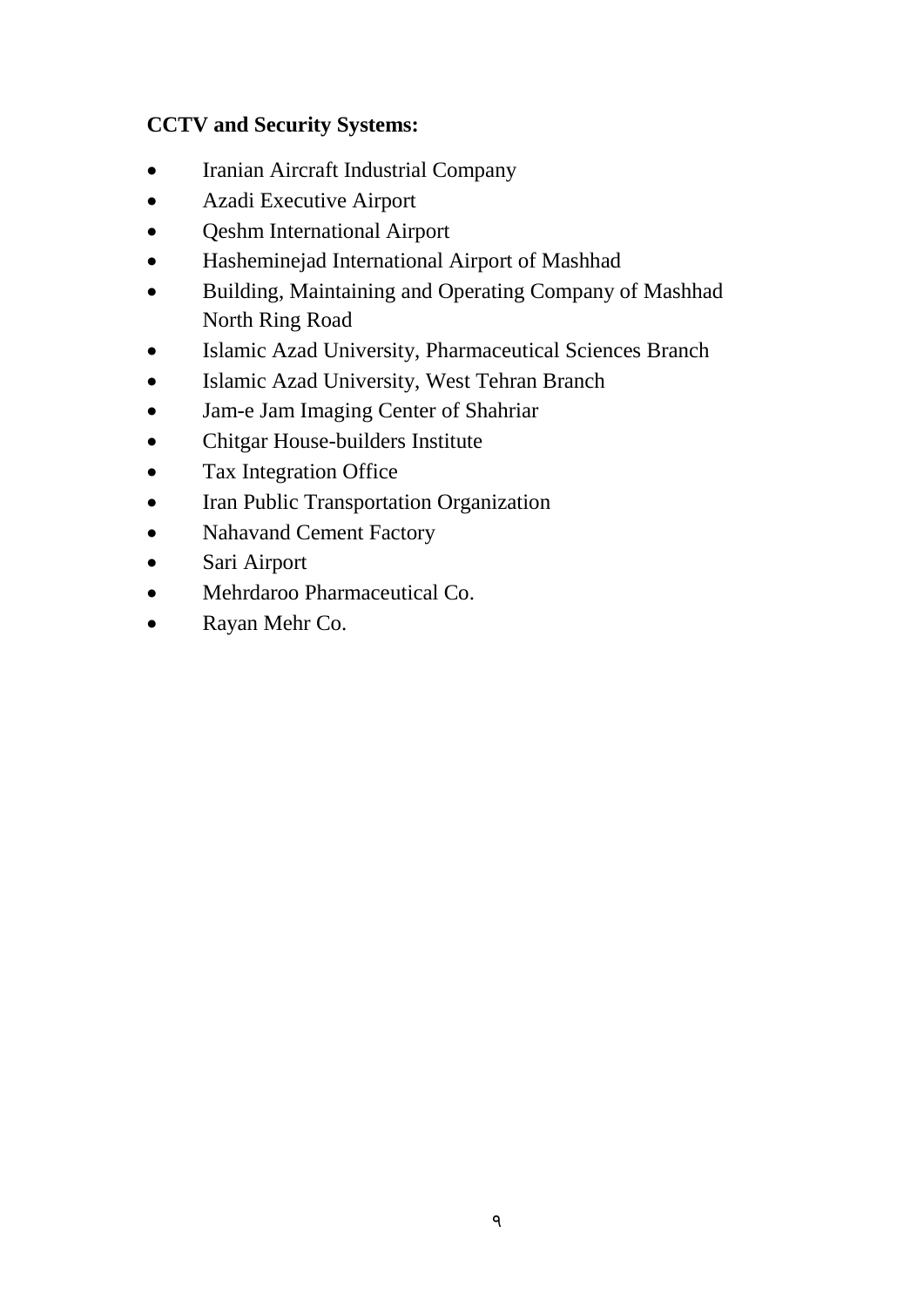### **Antiviruses**

- Iran Civil Aviation Organization
- General Administration Office of Prisons of Hamedan Province
- Cereals Administration Office of Golestan Province
- Rey Welfare Organization
- Tehran Welfare Organization
- Shahriar Welfare Organization
- Scientific-Applied University, Branch  $\mathsf{A}^{\mathsf{A}}$
- Islamic Azad University, Nazar Abad Branch
- Jam-Saz Engineering and Production Co.
- Kimidarou Pharmaceutical Co.
- Mehrdarou Pharmaceutical Co.
- Research Institute of the East Advanced Industrial Systems
- Mashhad Cable and Wire Factory
- Qeshm Alia-Gostar Company
- Vahid Pipes and Fittings Co.
- Hamid Pipes and Fittings Factory
- Asia Fara-Negar Institute
- Keshishi Pipes and Fittings Co.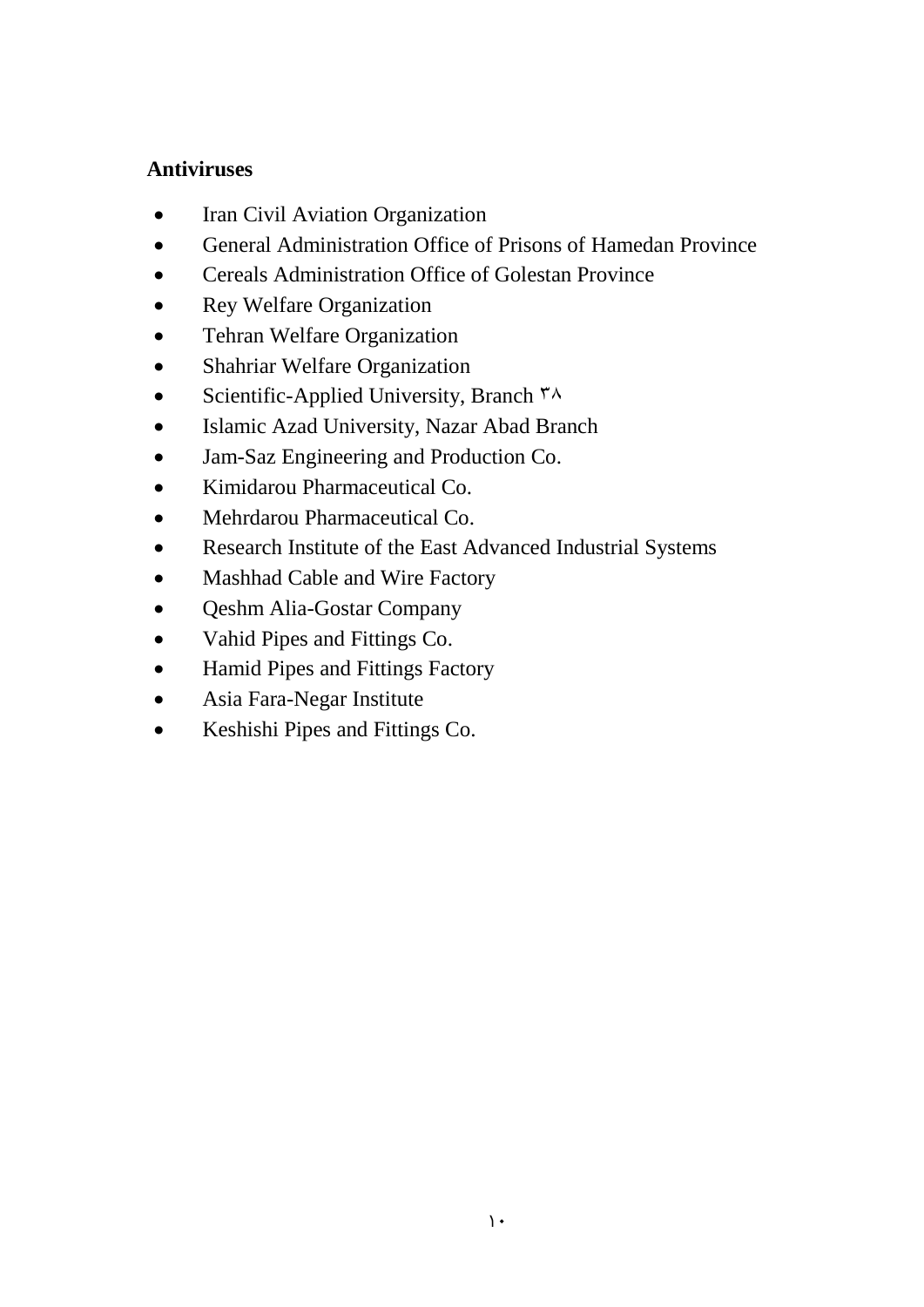# **Projects**

Some of the main projects of ISH are as follow:

| Client                                   | Project                                  |
|------------------------------------------|------------------------------------------|
| Commercial organization of Tehran        | Installation, Operation and support of   |
| Province                                 | the internal network for orders          |
|                                          | registration of the imports and exports  |
|                                          | of Ministry of Commerce                  |
| Iran Aircraft Industrial Co. - Azadi     | Installation and Implementation of       |
| <b>Executive Airport</b>                 | wireless equipment and CCTV system       |
| <b>Rey Welfare Organization</b>          | Installation of the internal network for |
|                                          | central office of Rey Welfare            |
|                                          | Organization                             |
| Pump-Rizan Toos Co.                      | Installation and support of the network  |
|                                          | and hardware                             |
| <b>Qeshm Alia-Gostar Company</b>         | Maintenance and support of internal      |
|                                          | and internet network                     |
| Tehran Ministry of Justice               | Configuration of the security for the    |
|                                          | network of Tehran Ministry of Justice    |
| Imam Khomeini Hospital Complex           | Redesigning and implementing the         |
|                                          | network                                  |
| Islamic Azad University, Firouzkooh      | Developing and correcting the network    |
| <b>Branch</b>                            | structure                                |
| Iranian Gas Transmission Co.             | Support and maintenance of the           |
|                                          | network and hardware                     |
| Tehran Welfare Organization              | Support and maintenance of the           |
|                                          | network and its promotion                |
| <b>Siemens Company</b>                   | Installation of the network and software |
|                                          | and hardware support                     |
| <b>Toos Petrochemical Industries</b>     | Installation of radio tower and          |
|                                          | implementation of wireless               |
|                                          | communications                           |
| <b>Tehran Welfare Office</b>             | Installation of WSUS and Backup          |
|                                          | services                                 |
| <b>Commercial Organization of Tehran</b> | Designing the network structure and      |
| Province                                 | implementing the security of the         |
|                                          | network of Commercial Organization       |
|                                          | of Tehran Province                       |
| Hadis Negarestan Sabz Co.                | Installation and support of the network  |
|                                          | and hardware and IP CAMERA system        |
| Rey Commercial Organization              | Installation and maintenance of internal |
|                                          | network of the Rey Commercial            |
|                                          | Organization                             |
| Islamic Azad University of Firouzkooh    | Installation of the wireless equipment   |
| Iranol Oil Company                       | Installation of Active Directory of the  |
|                                          | internal network                         |
| Research Institute of the Advanced       | Installation of the wireless equipment   |
| <b>Industrial Systems</b>                |                                          |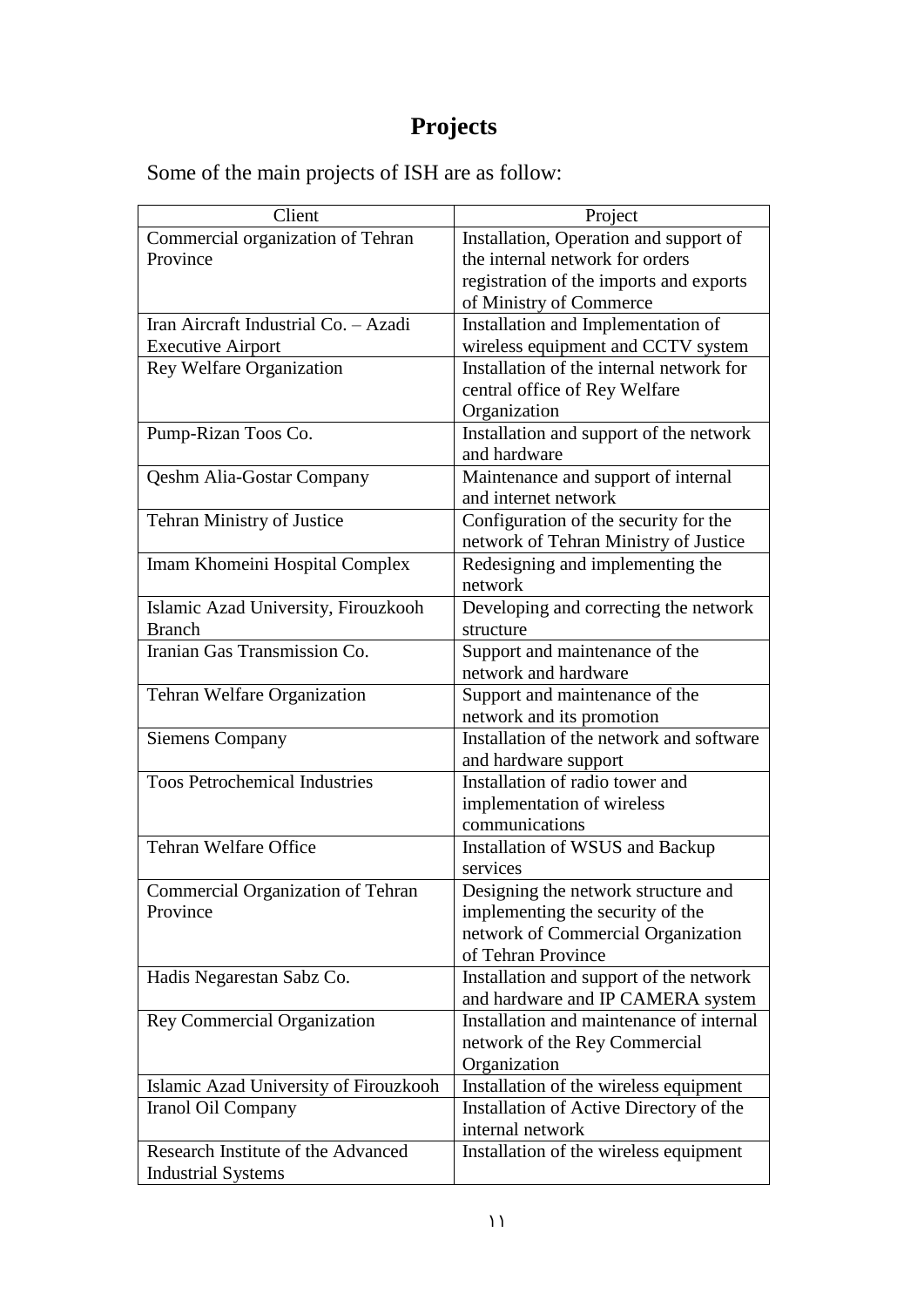| Imam Khomeini Hospital Complex                                            | Network and hardware support and                                                          |
|---------------------------------------------------------------------------|-------------------------------------------------------------------------------------------|
|                                                                           | maintenance                                                                               |
| Commercial Organization of Tehran<br>Province                             | Installation and supply of the Switching                                                  |
|                                                                           | equipment                                                                                 |
| Welfare Organization of Navvab Center                                     | Installation and implementation of<br><b>Server Room</b>                                  |
| Iranol Oil Co.                                                            | Operation of the Radio                                                                    |
|                                                                           | Communications                                                                            |
| Samand International Co.                                                  | Operation of the Radio                                                                    |
|                                                                           | Communications                                                                            |
| Trade Promotion Organization of Iran                                      | Software and hardware support services                                                    |
| Zabol University                                                          | <b>Computer Services</b>                                                                  |
| Industry, Mine and Trade Organization<br>of Tehran Province               | Network support for the organization                                                      |
| Islamic Azad University, Firouzkooh                                       | Consulting services and designing the                                                     |
| <b>Branch</b>                                                             | network infrastructure                                                                    |
| Iran Civil Aviation Organization                                          | Installation of the antivirus console                                                     |
| Iran Food and Drug Organization                                           | Equipment maintenance and support<br>services                                             |
| Industry, Mine and Trade Organization                                     | Designing, running and supporting the<br>network and servers                              |
| Tehran Welfare Organization                                               | Consulting, supporting and installation<br>of the CCTV, network and antivirus<br>systems  |
| <b>Qeshm International Airport</b>                                        | Web-based CCTV systems support                                                            |
| <b>Nahavand Cement Factory</b>                                            | Designing and installation of $\mathbf{r} \circ \mathbf{w}$ eb-                           |
|                                                                           | based CCTV cameras in the factory<br>using $\mathfrak{r}$ wireless links                  |
| Jam-e Jam Imaging Center of Shahriar                                      | Designing and installing 7 · web-based                                                    |
|                                                                           | <b>CCTV</b> cameras                                                                       |
| Iranian Net Co.                                                           | Designing and installing \o web-based<br><b>CCTV</b> cameras                              |
| Mehrdaroo Pharmaceutical Company                                          | Designing and installing the internal<br>network                                          |
| <b>Chitgar House-Builders Institute</b><br>(Orkideh Block)                | Designing and installing $\overline{\cdot}$ web-based<br>CCTV cameras in Block Orkiderh ^ |
| <b>Chitgar House-Builders Institute</b>                                   | Designing and installing <sup>1</sup> · web-based                                         |
| (Pamchal Block)                                                           | CCTV cameras in Block Pamchal <sup>1</sup>                                                |
| Building, Maintaining and Operating<br>Company of Mashhad North Ring Road | Designing and installing web-based<br>CCTV system                                         |
| <b>Rey Welfare Organization</b>                                           | Designing, installation and support of<br>the network and servers                         |
| <b>Commercial Organization of Tehran</b>                                  | Designing and installation of the                                                         |
| Province                                                                  | infrastructure of the whole organization                                                  |
| Tehran Ministry of Justice                                                | Designing and implementing the                                                            |
|                                                                           | communication between <i>a</i> · points                                                   |
|                                                                           | through MPLS and intranet                                                                 |